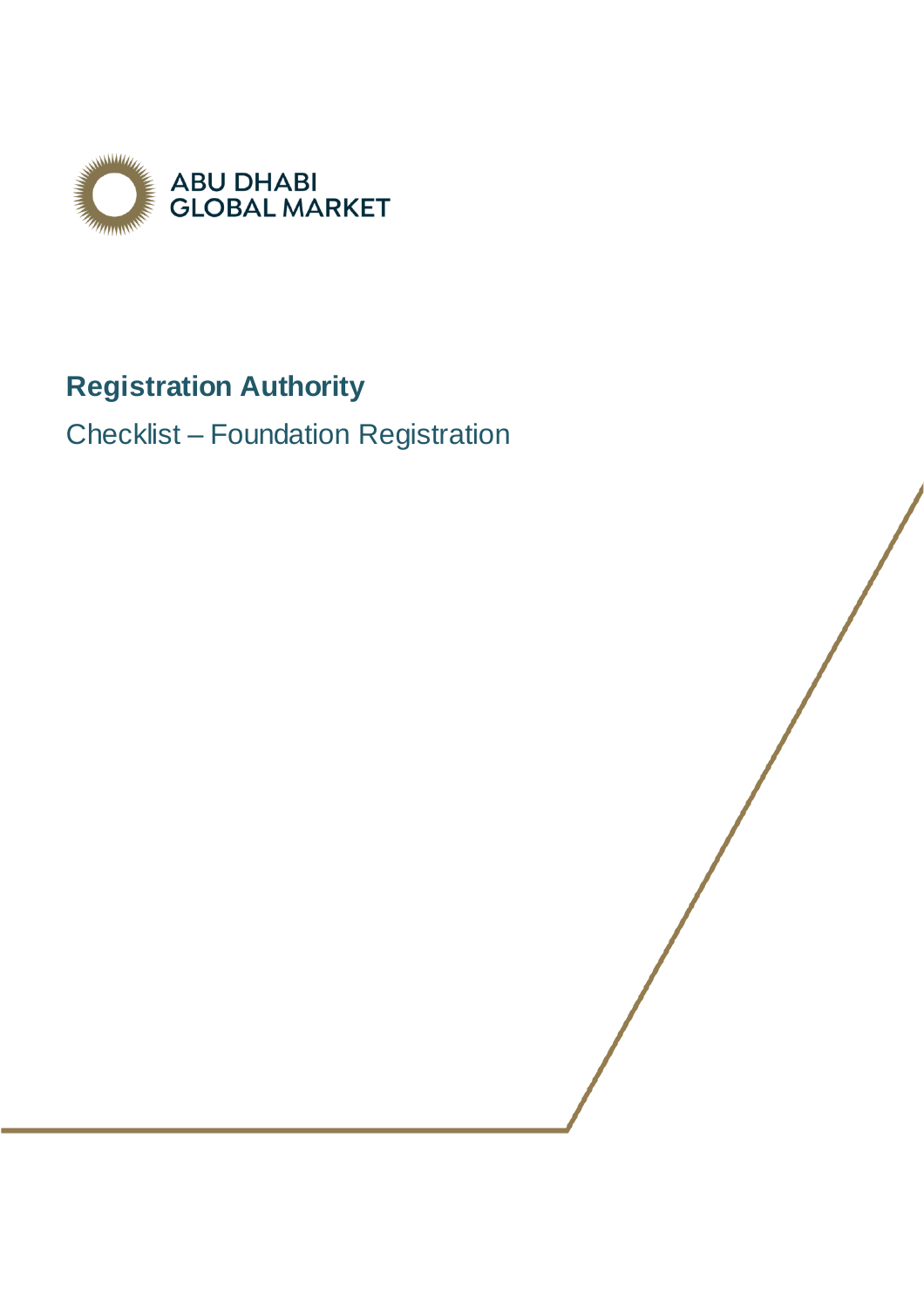## **REGISTRATION OF FOUNDATION – STANDARD REQUIREMENTS**

FOUNDATION (NON-EXEMPT)

| <b>Standard Requirements</b>                                                                                                                                                                                                                                                                                                                                                                                                                                                                                                                                                                                  | <b>Useful Links</b>                              |
|---------------------------------------------------------------------------------------------------------------------------------------------------------------------------------------------------------------------------------------------------------------------------------------------------------------------------------------------------------------------------------------------------------------------------------------------------------------------------------------------------------------------------------------------------------------------------------------------------------------|--------------------------------------------------|
| <b>Foundation Purpose Statement</b>                                                                                                                                                                                                                                                                                                                                                                                                                                                                                                                                                                           | <b>Foundation Application Process</b>            |
| Please attach a statement from the applicant's company<br>service provider to clarify the purpose of registering the<br>foundation in ADGM, the objects of the foundation, the<br>assets to be held, relationship between the parties and<br>reasons for selecting the ADGM RA as a jurisdiction of<br>choice.<br>Documentary evidence of the target asset must be<br>provided in the form of commercial license copies, title<br>deed copies etc. (depending on the nature of the target<br>asset) foreign language documents must be accompanied<br>by certified legal translation to the English language) |                                                  |
| Choose a Foundation name.                                                                                                                                                                                                                                                                                                                                                                                                                                                                                                                                                                                     | www.registration.adgm.com                        |
| The name of a Foundation shall end with the word<br>"Foundation"<br>Search if the Foundation name is still available<br>Refer: Business and Company Name Rules                                                                                                                                                                                                                                                                                                                                                                                                                                                | <b>Business and Company Name</b><br><b>Rules</b> |
| <b>Foundation End Term</b>                                                                                                                                                                                                                                                                                                                                                                                                                                                                                                                                                                                    | <b>Foundations Regulations</b>                   |
| Please state the term for which the Foundation is<br>established, if any, or the details of any contingent event<br>which will trigger the dissolution of the Foundation.<br>A Foundation may be of unlimited duration subject to<br>section 40 of the Regulations                                                                                                                                                                                                                                                                                                                                            |                                                  |
| Amount of initial asset (in USD)                                                                                                                                                                                                                                                                                                                                                                                                                                                                                                                                                                              | <b>Foundations Regulations</b>                   |
| Provide the initial asset of the foundation. The asset of the<br>foundation may comprise of tangible or intangible property.<br>In order to be registered by the Registrar, the Charter must<br>require the Foundation to have Initial Assets with a value of<br>100 US dollars or its equivalent in any other currency (as<br>per s13 of the Foundations Regulations)                                                                                                                                                                                                                                        |                                                  |
| Select the accounting reference date/end of the fiscal year.<br>(standard: 31 December)                                                                                                                                                                                                                                                                                                                                                                                                                                                                                                                       |                                                  |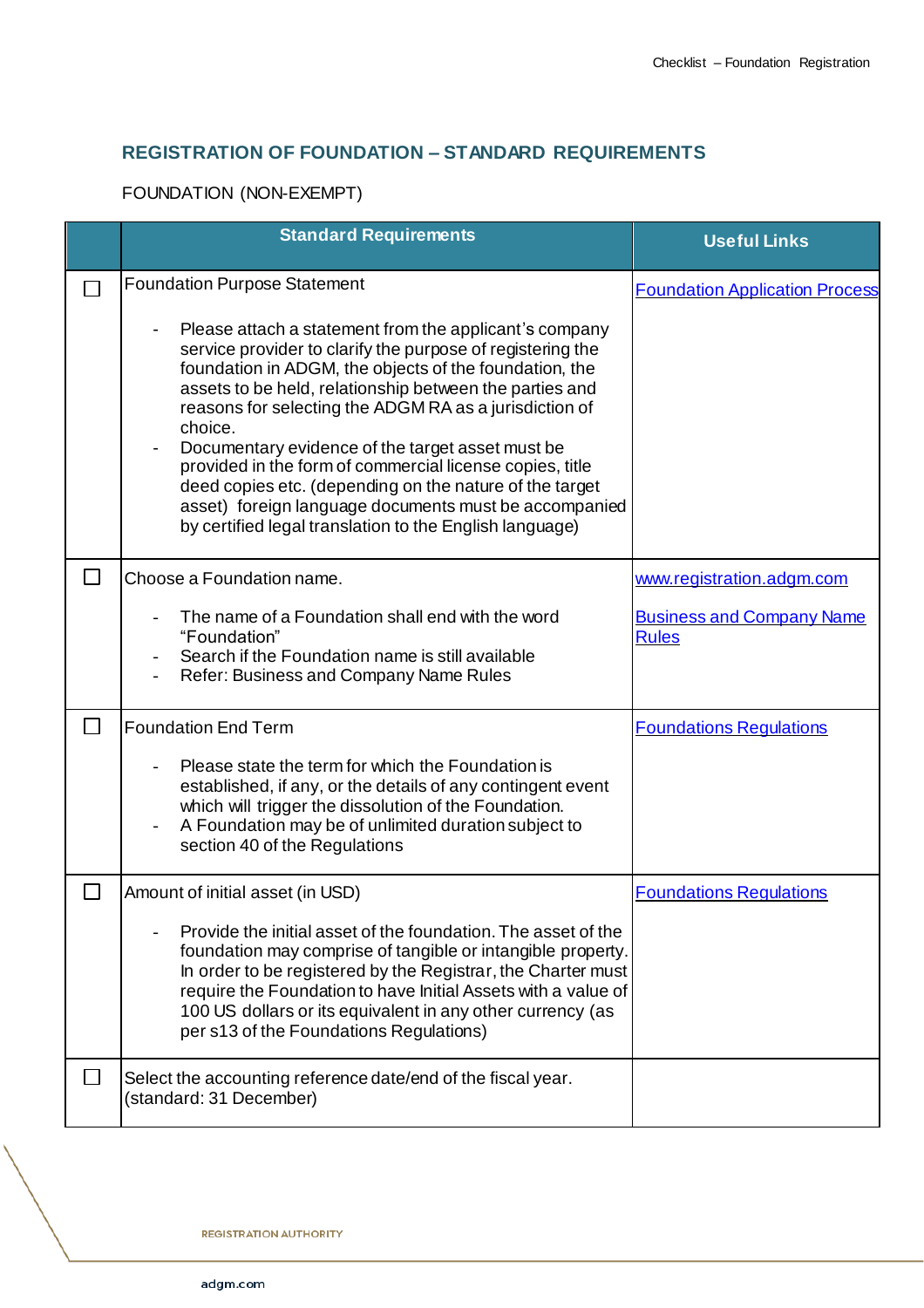|        | <b>Foundation Charter</b>                                                                                                                                                                                                                                                                                                                                                                                                                                                                                                            | <b>Foundation Application Process</b>                                                                                                                  |
|--------|--------------------------------------------------------------------------------------------------------------------------------------------------------------------------------------------------------------------------------------------------------------------------------------------------------------------------------------------------------------------------------------------------------------------------------------------------------------------------------------------------------------------------------------|--------------------------------------------------------------------------------------------------------------------------------------------------------|
|        | Model Foundation Charter is available on the ADGM<br>website but this can be amended or bespoke charter<br>uploaded, provided the applicant can confirm that these are<br>compliant with the ADGM Foundations Regulations and<br>subordinate legislation<br>Evidence of signing authority must be provided for body<br>$\overline{\phantom{a}}$<br>corporate founders as described in the founders section                                                                                                                           |                                                                                                                                                        |
|        | Foundation By-Laws<br>Model Foundation By-Laws are available on the ADGM<br>website but this can be amended or bespoke By-Laws<br>uploaded, provided the applicant can confirm that these<br>are compliant with the ADGM Foundations Regulations<br>and subordinate legislation<br>This will not be subject to public disclosure but is required<br>as a supporting document for the ADGM RA review<br>process<br>Evidence of signing authority must be provided for body<br>corporate founders as described in the founders section | <b>Foundation Application</b><br><b>Process</b>                                                                                                        |
| $\Box$ | <b>Registered Office Address</b><br>Consent Letter for registered office address provision<br>from ADGM registered Company Service Provider<br>(template available on the ADGM website)                                                                                                                                                                                                                                                                                                                                              | <b>Foundation Application</b><br><b>Process</b>                                                                                                        |
| $\Box$ | <b>Company Service Provider Appointment</b><br>Under ADGM's CSP Framework, setting up and<br>maintaining a non-exempt foundation requires an ADGM<br>licensed Company Service Provider.<br>Company Service Provider - Appointment Form -<br>Foundations duly executed by the applicant and the<br>appointed Company Service Provider<br>Company Service Provider must be in good standing                                                                                                                                            | <b>List of ADGM Registered</b><br><b>Company Service Providers</b><br><b>Guidance and Resources for</b><br><b>SPV<sub>s</sub></b>                      |
| ⊔      | <b>Authorised Signatories</b><br>Must be individual<br>At least one individual<br>At least one of the appointed signatories must be a UAE<br>national, GCC national or hold a valid UAE residence<br>visa. (Individuals who never entered the UAE cannot be<br>appointed as authorised signatories because security                                                                                                                                                                                                                  | <b>Foundation Application</b><br><b>Process</b><br><b>Nominee Arrangement</b><br><b>Confirmation Form - Role</b><br><b>Holder - Nominee Foundation</b> |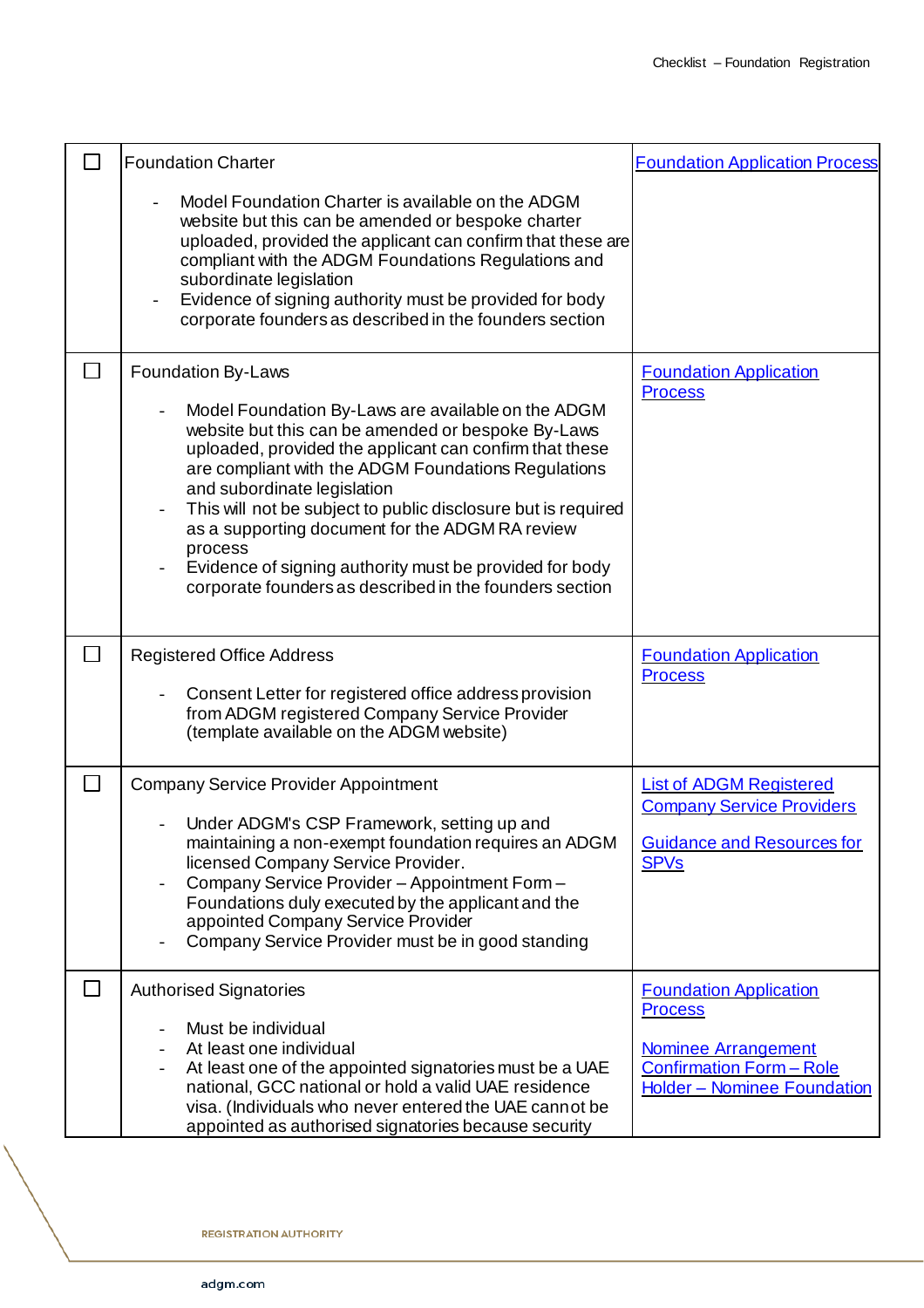|  | clearance from the immigration authorities cannot be<br>processed).<br><b>Individual</b><br><b>Personal Details</b><br><b>Service Address</b><br>Passport copies of all current and past nationalities<br>$\overline{\phantom{a}}$<br>Emirates ID (applicable to UAE nationals)<br>$\blacksquare$<br>Evidence of Appointment (this is the resolution for<br>incorporation signed by all founding members, which<br>includes the appointment of the authorised signatories -<br>template is available on the ADGM website)<br><b>Nominee Arrangement Confirmation Form</b> |                                                                                                                                                        |
|--|---------------------------------------------------------------------------------------------------------------------------------------------------------------------------------------------------------------------------------------------------------------------------------------------------------------------------------------------------------------------------------------------------------------------------------------------------------------------------------------------------------------------------------------------------------------------------|--------------------------------------------------------------------------------------------------------------------------------------------------------|
|  | Required if any of the signatories holds the role on behalf<br>of someone else (if no nominee arrangement is in place,<br>this form is not required)<br>Form is available on the ADGM website<br>$\overline{\phantom{a}}$<br>Upload completed and signed form to the Supporting<br>Documents section of the online application form along<br>with passport copy of the person on whose behalf the<br>nominee is acting                                                                                                                                                    |                                                                                                                                                        |
|  | <b>Foundation Council Members</b><br>At least two council members must be appointed<br>$\overline{\phantom{a}}$<br>Can be individual or Body Corporate<br>A Council Member cannot be the same as a Guardian<br>and vice versa<br>A Council member can be the same person as a Founder                                                                                                                                                                                                                                                                                     | <b>Foundation Application</b><br><b>Process</b><br><b>Nominee Arrangement</b><br><b>Confirmation Form - Role</b><br><b>Holder - Nominee Foundation</b> |
|  | <b>Individual</b><br><b>Personal Details</b><br>$\overline{\phantom{a}}$<br><b>Service Address</b><br><b>Residential Address</b><br>Passport copies of all current and past nationalities<br>Proof of Residential Address (not more than 3 months<br>old, in the English language)<br>Evidence of Appointment (this is the resolution signed by<br>the founder(s), which includes the appointment of the<br>council members - template is available on the ADGM<br>website)                                                                                               |                                                                                                                                                        |
|  | <b>Body Corporate</b><br><b>Entity Details</b><br><b>Registered Office Address</b><br>Certificate of Incorporation/Registration (foreign language<br>documents must be accompanied by certified legal<br>translation to the English language)<br>Register of members recently (certified as a true copy by<br>one of the incumbent directors or company secretary, or                                                                                                                                                                                                     |                                                                                                                                                        |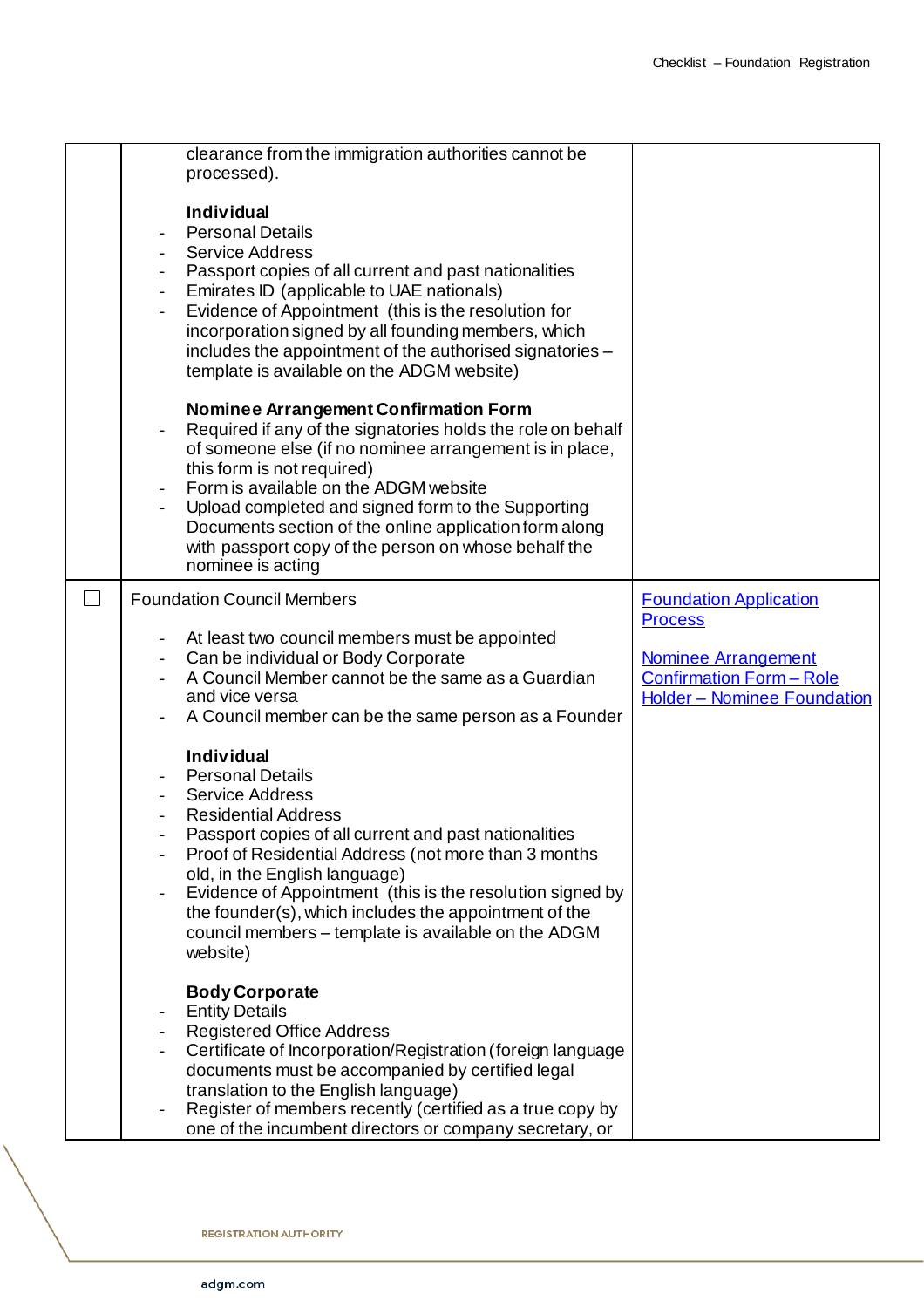|        | registered agent, not more than three months ago, foreign<br>language documents must be accompanied by certified<br>legal translation to the English language)<br>Register of directors (recently certified as a true copy by<br>one of the incumbent directors or company secretary, or<br>registered agent, not more than three months ago, foreign<br>language documents must be accompanied by certified<br>legal translation to the English language)<br>Evidence of Appointment (this is the resolution signed by<br>the founders, which includes the appointment of the<br>council members - template is available on the ADGM<br>website) |                                                                                                                                                        |
|--------|---------------------------------------------------------------------------------------------------------------------------------------------------------------------------------------------------------------------------------------------------------------------------------------------------------------------------------------------------------------------------------------------------------------------------------------------------------------------------------------------------------------------------------------------------------------------------------------------------------------------------------------------------|--------------------------------------------------------------------------------------------------------------------------------------------------------|
|        | Nominee Arrangement Confirmation Form<br>Confirm if any of the council members holds the role on<br>behalf of someone else by filling up this form (if no<br>nominee arrangement is in place, this form is not<br>required)<br>Form is available on the ADGM website<br>Upload completed and signed form to the Supporting<br>Documents section of the online application form along<br>with passport copy of the person on whose behalf the<br>nominee is acting                                                                                                                                                                                 |                                                                                                                                                        |
| $\Box$ | Founder<br>At least 1 founder must be appointed<br>Can be individual or Body Corporate<br><b>Individual</b><br><b>Personal Details</b><br><b>Service Address</b><br><b>Residential Address</b><br>Passport copies of all current and past nationalities<br>Proof of Residential Address (not more than 3 months<br>old, in the English language)<br>Evidence of Appointment (this is the resolution signed by<br>the founder(s), or the Foundation Charter (signed by the<br>Founder)                                                                                                                                                             | <b>Foundation Application</b><br><b>Process</b><br><b>Nominee Arrangement</b><br><b>Confirmation Form - Role</b><br><b>Holder - Nominee Foundation</b> |
|        | <b>Body Corporate</b><br><b>Entity Details</b><br><b>Registered Office Address</b><br>Certificate of Incorporation/Registration (foreign language<br>documents must be accompanied by certified legal<br>translation to the English language)<br>Register of members recently (certified as a true copy by<br>one of the incumbent directors or company secretary, or<br>registered agent, not more than three months ago, foreign                                                                                                                                                                                                                |                                                                                                                                                        |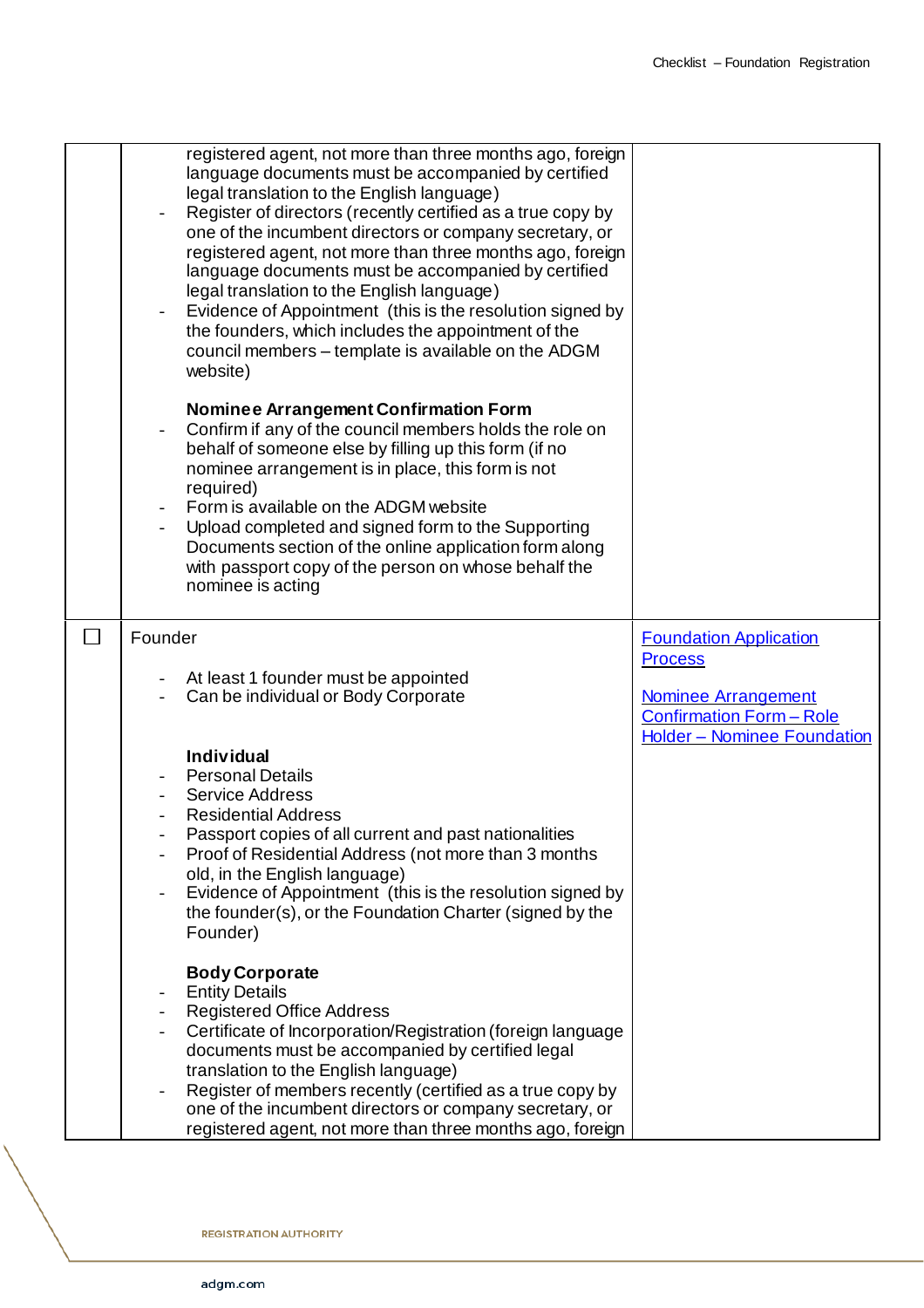|        | language documents must be accompanied by certified<br>legal translation to the English language)<br>Register of directors (recently certified as a true copy by<br>one of the incumbent directors or company secretary, or<br>registered agent, not more than three months ago, foreign<br>language documents must be accompanied by certified<br>legal translation to the English language)<br>Evidence of Appointment (this is the resolution signed by<br>the founder(s), or the Foundation Charter (signed by the<br>Founder) |                                                                                                                                                 |
|--------|------------------------------------------------------------------------------------------------------------------------------------------------------------------------------------------------------------------------------------------------------------------------------------------------------------------------------------------------------------------------------------------------------------------------------------------------------------------------------------------------------------------------------------|-------------------------------------------------------------------------------------------------------------------------------------------------|
|        | Nominee Arrangement Confirmation Form<br>Confirm if any of the founders holds the role on behalf of<br>someone else by filling up this form (if no nominee<br>arrangement is in place, this form is not required)<br>Form is available on the ADGM website<br>Upload completed and signed form to the Supporting<br>Documents section of the online application form along<br>with passport copy of the person on whose behalf the<br>nominee is acting                                                                            |                                                                                                                                                 |
| $\Box$ | Guardian (optional appointment)<br>Appointment of a Guardian is optional if any Founder is<br>alive. Upon the death of the last standing Founder,<br>appointment of the Guardian becomes compulsory.<br>A Guardian can be the same person as a founder or a<br>beneficiary, but a sole beneficiary may not be appointed<br>as a Guardian i.e. If there is only 1 active Beneficiary, that<br>same person cannot be a Guardian.<br>Can be individual or Body Corporate                                                              | <b>Foundation Application</b><br><b>Process</b><br><b>Nominee Arrangement</b><br><b>Confirmation Form - Role</b><br>Holder - Nominee Foundation |
|        | <b>Individual</b><br><b>Personal Details</b><br><b>Service Address</b><br><b>Residential Address</b><br>Passport copies of all current and past nationalities<br>Proof of Residential Address (not more than 3 months<br>old, in the English language)<br>Evidence of Appointment (this is the resolution signed by<br>the founder(s), which includes the appointment of the<br>Guardian(s) – template is available on the ADGM<br>website)                                                                                        |                                                                                                                                                 |
|        | <b>Body Corporate</b><br><b>Entity Details</b><br><b>Registered Office Address</b><br>Certificate of Incorporation/Registration (foreign language<br>documents must be accompanied by certified legal<br>translation to the English language)                                                                                                                                                                                                                                                                                      |                                                                                                                                                 |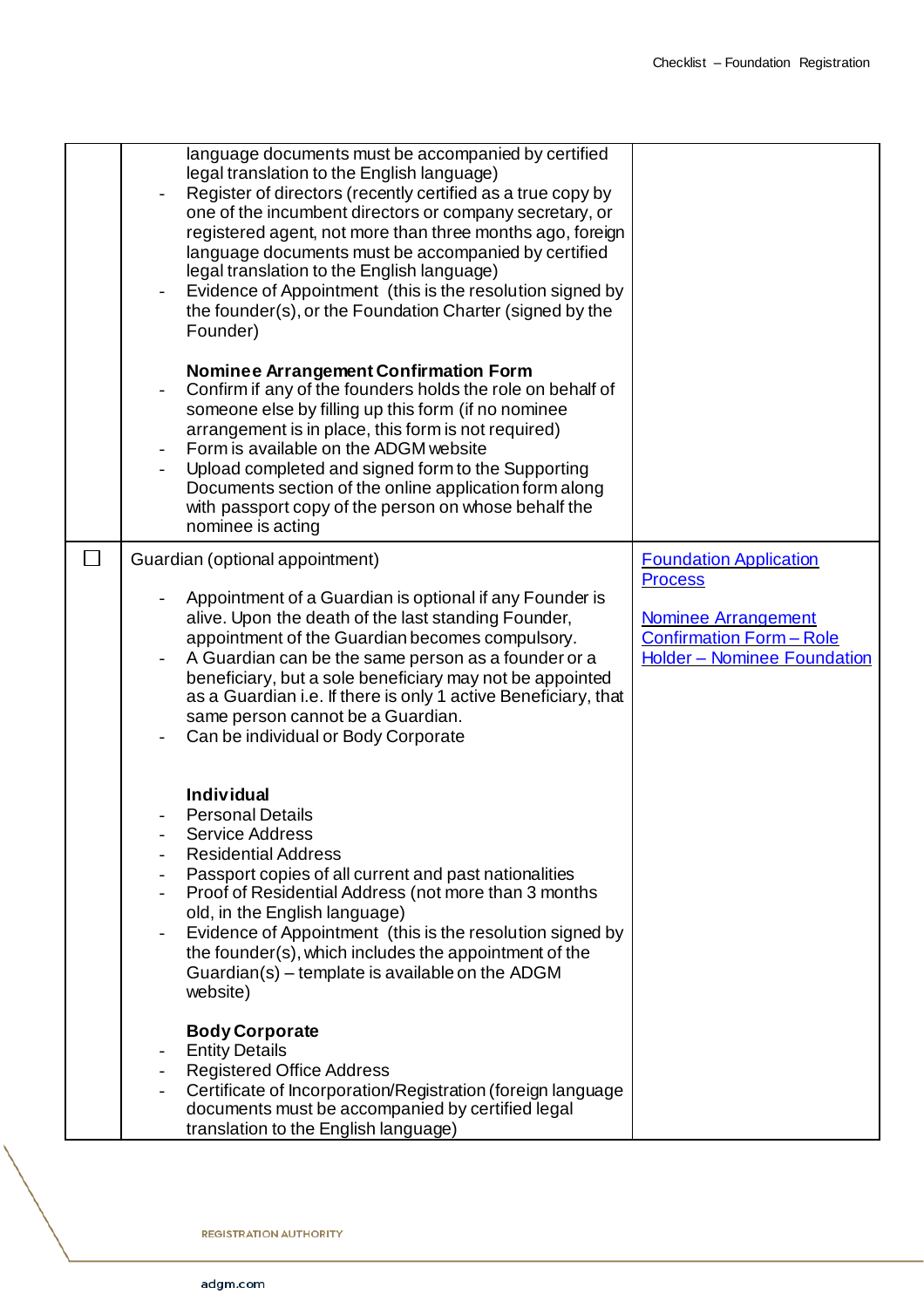|  | Register of members recently (certified as a true copy by<br>one of the incumbent directors or company secretary, or<br>registered agent, not more than three months ago, foreign<br>language documents must be accompanied by certified<br>legal translation to the English language)<br>Register of directors (recently certified as a true copy by<br>one of the incumbent directors or company secretary, or<br>registered agent, not more than three months ago, foreign<br>language documents must be accompanied by certified<br>legal translation to the English language)<br>Evidence of Appointment (this is the resolution signed by<br>the founder(s), which includes the appointment of the<br>Guardian(s) – template is available on the ADGM<br>website) |                                                                                                                       |
|--|-------------------------------------------------------------------------------------------------------------------------------------------------------------------------------------------------------------------------------------------------------------------------------------------------------------------------------------------------------------------------------------------------------------------------------------------------------------------------------------------------------------------------------------------------------------------------------------------------------------------------------------------------------------------------------------------------------------------------------------------------------------------------|-----------------------------------------------------------------------------------------------------------------------|
|  | <b>Nominee Arrangement Confirmation Form</b><br>Confirm if any of the Guardians holds the role on behalf of<br>someone else by filling up this form (if no nominee<br>arrangement is in place, this form is not required)<br>Form is available on the ADGM website<br>Upload completed and signed form to the Supporting<br>Documents section of the online application form along<br>with passport copy of the person on whose behalf the<br>nominee is acting                                                                                                                                                                                                                                                                                                         |                                                                                                                       |
|  | Designee (optional appointment)                                                                                                                                                                                                                                                                                                                                                                                                                                                                                                                                                                                                                                                                                                                                         | <b>Foundation Application</b>                                                                                         |
|  | Appointment of a Designee is compulsory only if a<br>Beneficiary is not nominated by the Foundation.<br>Can be individual or Body Corporate                                                                                                                                                                                                                                                                                                                                                                                                                                                                                                                                                                                                                             | <b>Process</b><br><b>Nominee Arrangement</b><br><b>Confirmation Form - Role</b><br><b>Holder - Nominee Foundation</b> |
|  | <b>Individual</b><br><b>Personal Details</b><br><b>Service Address</b><br><b>Residential Address</b><br>Passport copies of all current and past nationalities<br>Proof of Residential Address (not more than 3 months<br>old, in the English language)<br>Evidence of Appointment (this is the resolution signed by<br>the founder(s), which includes the appointment of the<br>council members – template is available on the ADGM<br>website)                                                                                                                                                                                                                                                                                                                         |                                                                                                                       |
|  | <b>Body Corporate</b><br><b>Entity Details</b><br><b>Registered Office Address</b>                                                                                                                                                                                                                                                                                                                                                                                                                                                                                                                                                                                                                                                                                      |                                                                                                                       |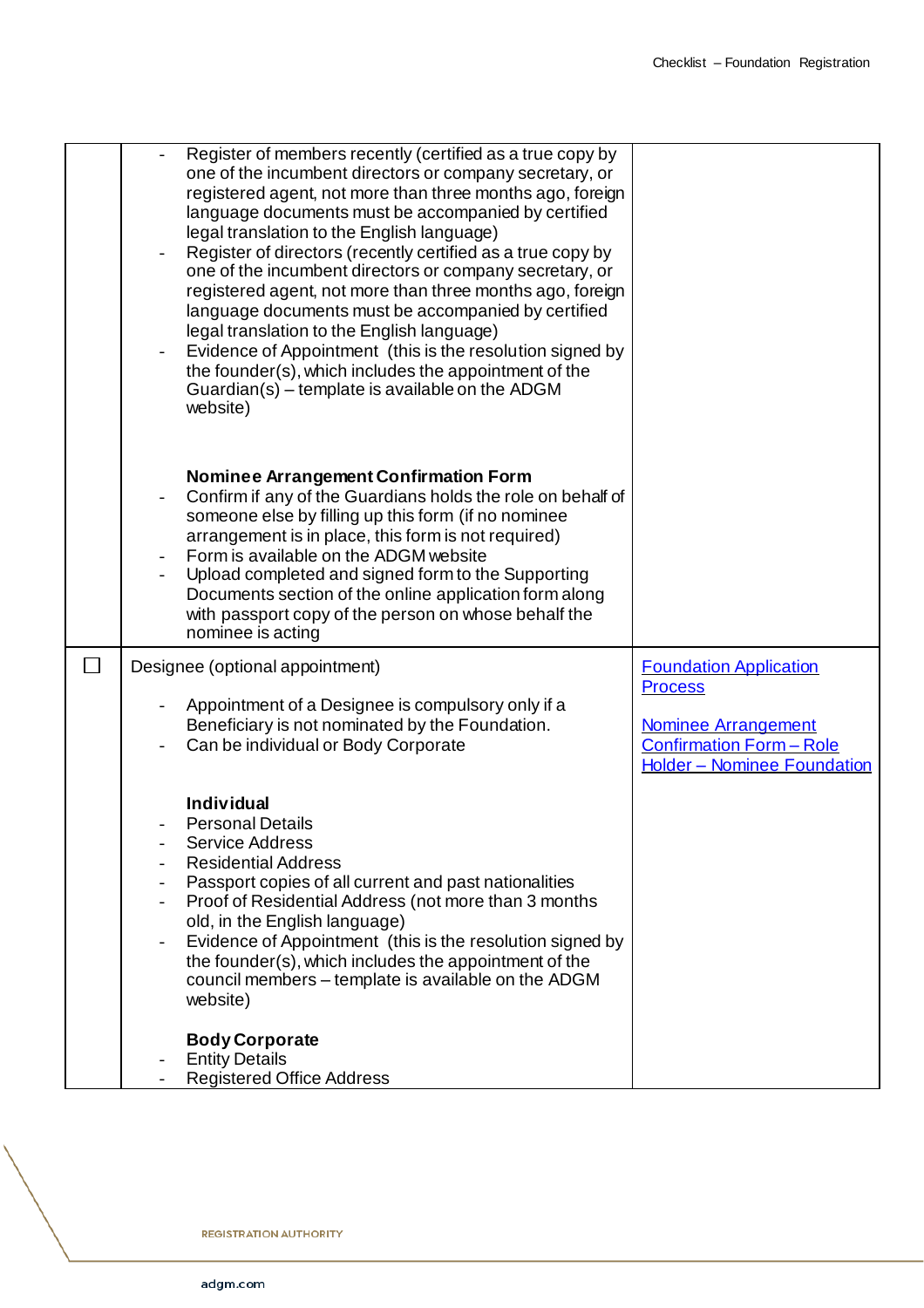| Certificate of Incorporation/Registration (foreign language<br>documents must be accompanied by certified legal<br>translation to the English language)<br>Register of members recently (certified as a true copy by<br>one of the incumbent directors or company secretary, or<br>registered agent, not more than three months ago, foreign<br>language documents must be accompanied by certified<br>legal translation to the English language)<br>Register of directors (recently certified as a true copy by<br>one of the incumbent directors or company secretary, or<br>registered agent, not more than three months ago, foreign<br>language documents must be accompanied by certified<br>legal translation to the English language)<br>Evidence of Appointment (this is the resolution signed by<br>the founder(s), which includes the appointment of the<br>designee – template is available on the ADGM website) |                                                               |
|------------------------------------------------------------------------------------------------------------------------------------------------------------------------------------------------------------------------------------------------------------------------------------------------------------------------------------------------------------------------------------------------------------------------------------------------------------------------------------------------------------------------------------------------------------------------------------------------------------------------------------------------------------------------------------------------------------------------------------------------------------------------------------------------------------------------------------------------------------------------------------------------------------------------------|---------------------------------------------------------------|
| <b>Nominee Arrangement Confirmation Form</b><br>Confirm if any of the designee(s) holds the role on behalf<br>of someone else by filling up this form (if no nominee<br>arrangement is in place, this form is not required)<br>Form is available on the ADGM website<br>Upload completed and signed form to the Supporting<br>Documents section of the online application form along<br>with passport copy of the person on whose behalf the<br>nominee is acting                                                                                                                                                                                                                                                                                                                                                                                                                                                            |                                                               |
| Ultimate Beneficial Owners (including Beneficiaries details, if<br>Beneficiaries are named in the By-Laws)                                                                                                                                                                                                                                                                                                                                                                                                                                                                                                                                                                                                                                                                                                                                                                                                                   | <b>Beneficial Ownership and</b><br><b>Control Regulations</b> |
| Please refer to the ADGM Beneficial Ownership and<br>Control Regulations, Meaning of beneficial owner:<br>foundations or similar arrangements<br>Can be individual or Body Corporate<br>Document of Beneficial Ownership Distribution (this can<br>be the foundation's group chart)                                                                                                                                                                                                                                                                                                                                                                                                                                                                                                                                                                                                                                          | Guidance - Beneficial<br><b>Ownership and Control</b>         |
| <b>Individual</b><br><b>Personal Details</b><br><b>Service Address</b><br>Passport copies of all current and past nationalities                                                                                                                                                                                                                                                                                                                                                                                                                                                                                                                                                                                                                                                                                                                                                                                              |                                                               |
| <b>Body Corporate</b><br><b>Entity Details</b><br><b>Registered Office Address</b><br>Certificate of Incorporation/Registration (foreign language<br>documents must be accompanied by certified legal<br>translation to the English language)                                                                                                                                                                                                                                                                                                                                                                                                                                                                                                                                                                                                                                                                                |                                                               |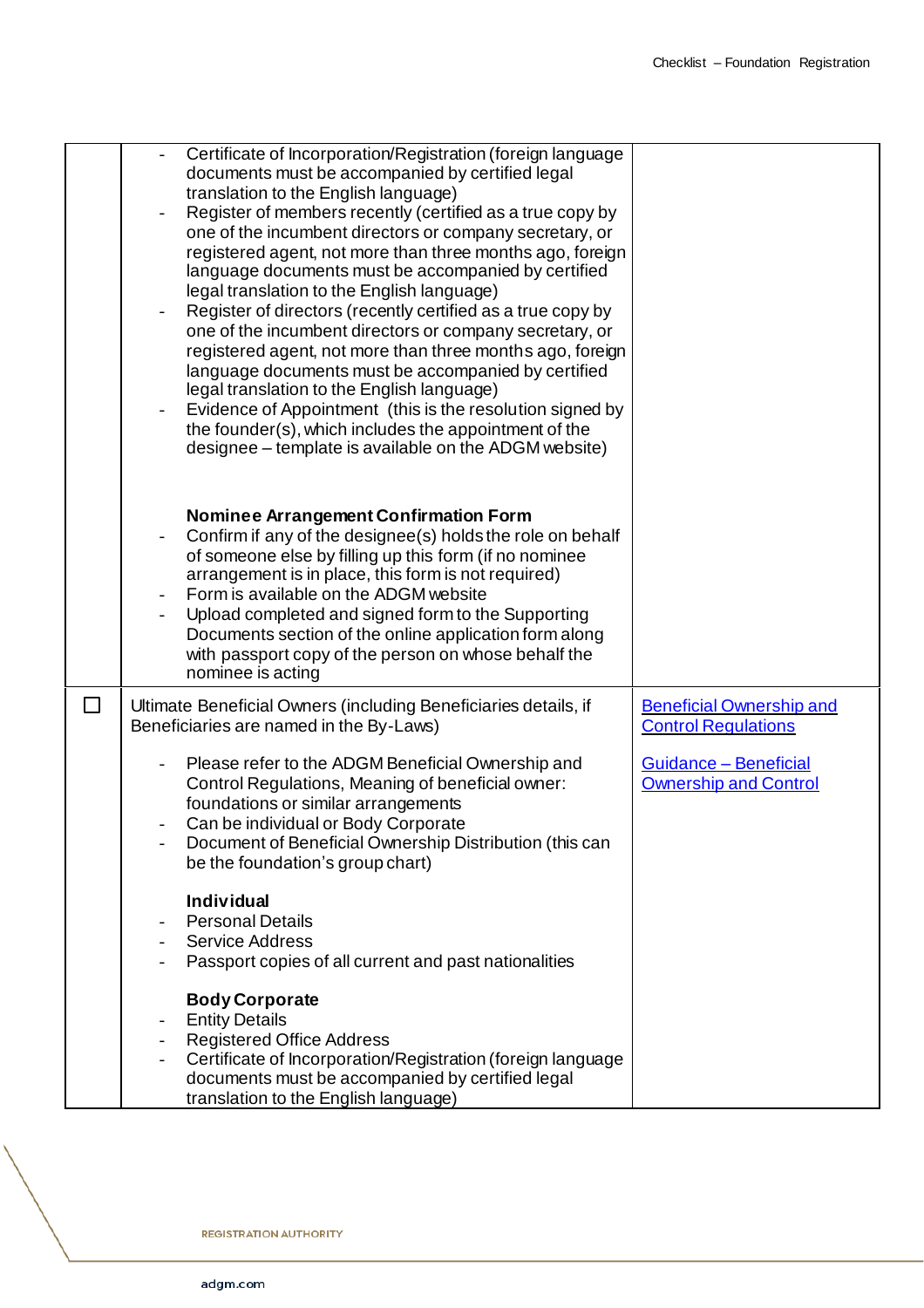|        | Register of members recently (certified as a true copy by<br>one of the incumbent directors or company secretary, or<br>registered agent, not more than three months ago, foreign<br>language documents must be accompanied by certified<br>legal translation to the English language)<br>Register of directors (recently certified as a true copy by<br>one of the incumbent directors or company secretary, or<br>registered agent, not more than three months ago, foreign<br>language documents must be accompanied by certified<br>legal translation to the English language) |                                                     |
|--------|------------------------------------------------------------------------------------------------------------------------------------------------------------------------------------------------------------------------------------------------------------------------------------------------------------------------------------------------------------------------------------------------------------------------------------------------------------------------------------------------------------------------------------------------------------------------------------|-----------------------------------------------------|
|        | <b>Nominee Arrangement Confirmation Form</b>                                                                                                                                                                                                                                                                                                                                                                                                                                                                                                                                       |                                                     |
|        | Required if any of the foundation members holds the role<br>on behalf of someone else (if no nominee arrangement is<br>in place, this form is not required)<br>Form is available on the ADGM website<br>Upload completed and signed form to the Supporting<br>Documents section of the online application form along<br>with passport copy of the person on whose behalf the<br>nominee is acting                                                                                                                                                                                  |                                                     |
| $\Box$ | Data Protection and Data Protection Contact Person                                                                                                                                                                                                                                                                                                                                                                                                                                                                                                                                 | <b>Guidance - Data Protection</b>                   |
|        | Must provide details of the contact person<br>Complete all applicable questions<br><b>Refer: Data Protection Guidance Note</b>                                                                                                                                                                                                                                                                                                                                                                                                                                                     |                                                     |
|        | <b>DP Contact Person</b><br><b>Personal Details</b><br>Service Address and contact details                                                                                                                                                                                                                                                                                                                                                                                                                                                                                         |                                                     |
| П      | Source of wealth Declaration Form<br>With relevant supporting documents may be requested by<br>the ADGM RA depending on the risk rating attributed to<br>the application form                                                                                                                                                                                                                                                                                                                                                                                                      | <b>Sources of Wealth</b><br><b>Declaration Form</b> |

## **REGISTRATION OF FOUNDATION – INITIAL REGISTRATION FEES – FOUNDATION (NON-EXEMPT)**

| <b>Description</b>           | <b>Amount</b>  |
|------------------------------|----------------|
| Registration of a Foundation | <b>USD 200</b> |
| Data Protection              | <b>USD 300</b> |

**REGISTRATION AUTHORITY**